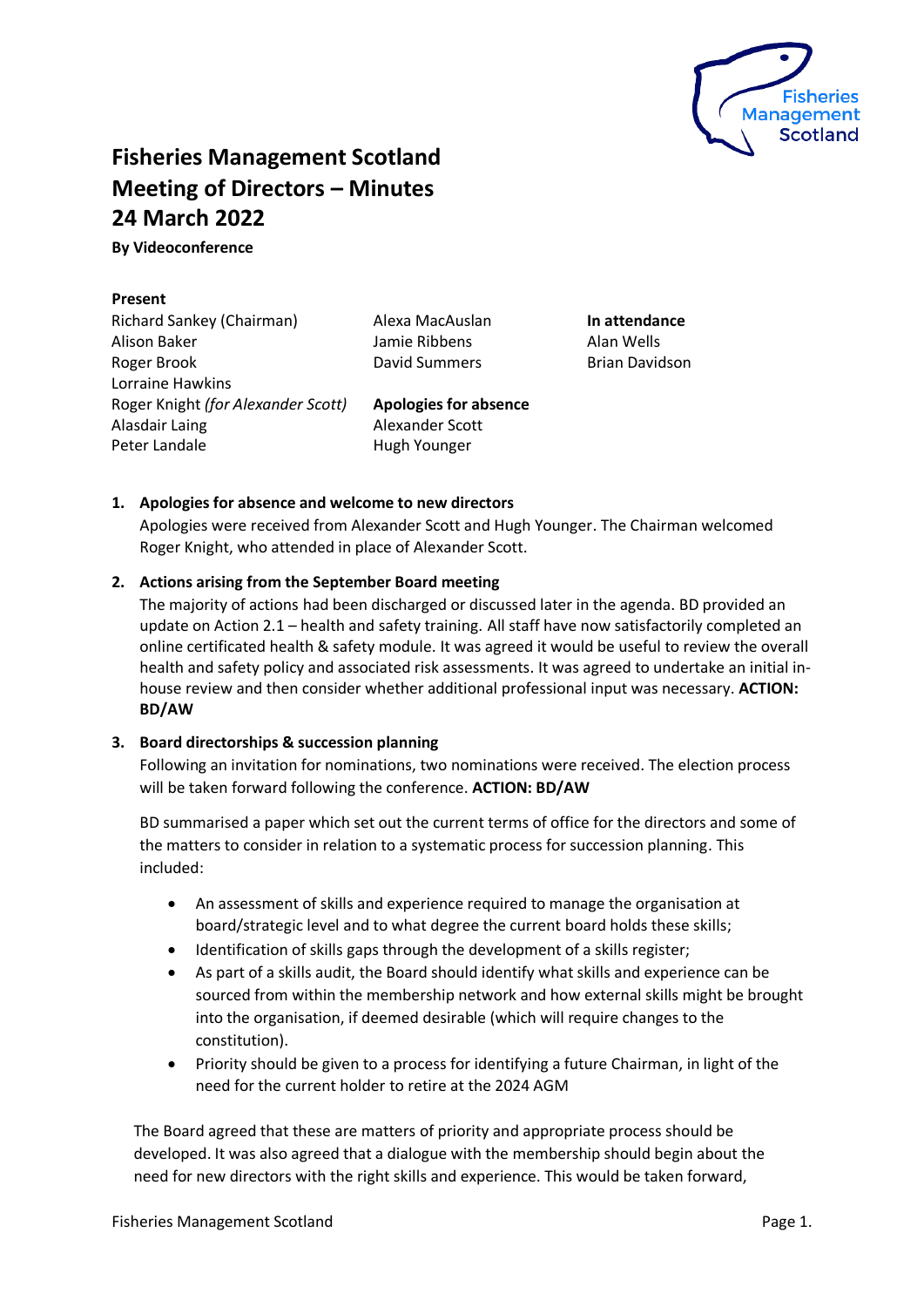including the use of opportunities such as regional members meetings to explore this further. **ACTION: AW/BD/RS**

#### **4. Policy updates**

AW provided an update on items 4.1, 4.2, 4.3, 4.4, 4.6 and 4.7 and BD updated on item 4.5

#### *4.1. Wild Salmon Strategy*

It has been recognised by Government that joint delivery of the strategy is essential, and a range of discussions have been taking place within Government and Agencies on this principle. AW has been pressing the importance of ensuring that any actions which fall to the FMS network for delivery are supported, not just in terms of resources, but also through appropriate regulation from the relevant agencies. Marine Scotland have accepted, given the wild salmon crisis, that progress can happen in advance of the completion of the implementation plan. The Board discussed the strategy and concluded that positive progress is underway. However, it was agreed that Fisheries Management Scotland should continue to work to ensure this momentum continues.

#### *4.2. Predation*

NatureScot are looking at a new methodology for counting fish-eating birds on rivers in Scotland and have funded a pilot study on the Conon, Spey and Forth/Teith. Separately, a review of the licensing system will be underway soon through a specific predation group to be led by Government – Fisheries Management Scotland will be involved in this review.

Concerns continue about seals penetrating far into rivers and work is underway with the River Dee to highlight the issues raised by this problem. FMS and the River Dee wrote jointly to the Cabinet Secretary to raise this issue and in response the Minister will visit the Dee in early April to see the situation. Both AW and Roger Knight (Spey) have been working with the Government licensing team to address issues with the application process for the seal licensing system. The process is now focussed on a method statement, which allows managers to clearly set out the circumstances where management action might be taken. Support has been provided by AW and RK to members in relation to applications.

A web-based application which allows anglers, ghillies, proprietors and managers to record seal sightings within river has also been launched by FMS – data such as this will help support the licensing process. The app has been distributed to all DSFBs and Trusts.

#### *4.3. Aquaculture*

Charlotte Middleton worked with FMS members in the aquaculture zone to develop the response to the SEPA consultation on the sea lice risk assessment framework. Whilst the principles in the consultation are welcomed, there are a number of areas where FMS feel SEPA need to go further and faster.

Applications have now closed for the second year of the Wild Salmonid Support Fund and Foundation Scotland are now reviewing the applications – it is understood that demand for the funding is high.

Marine receivers are now being deployed for the second year of the West Coast Tracking Project, and salmon from 10 rivers will be tagged this year. This has already provided important information on transit times through sea lochs and sounds which is directly relevant to the proposed sea lice risk assessment framework.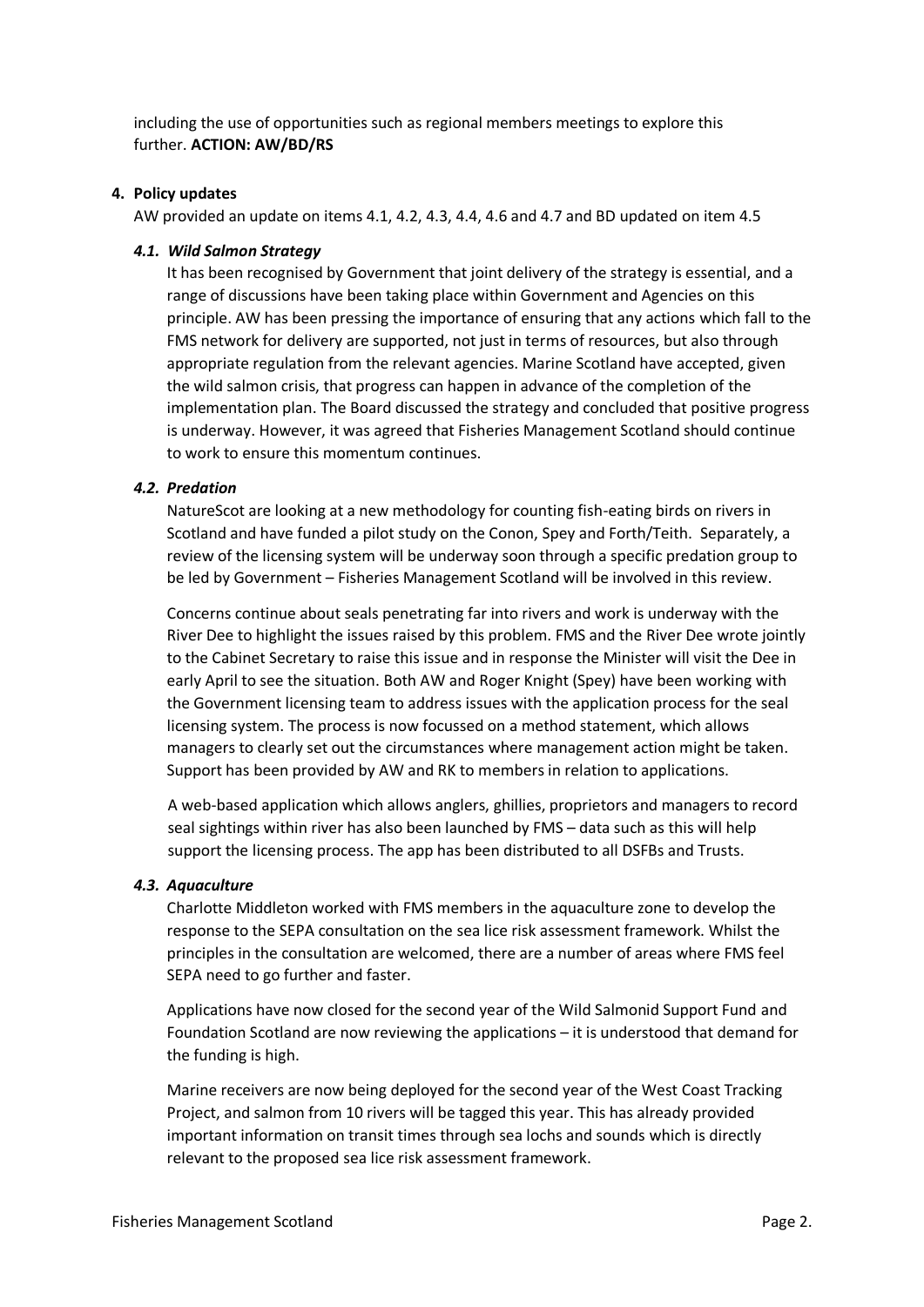Professor Griggs has now published an independent Review of the Aquaculture Regulatory Process in Scotland. FMS wrote to the Cabinet Secretary, to emphasise the importance of the reports of the two Parliamentary Inquiries and the Salmon Interactions Working Group. AW will meet the Cabinet Secretary to discuss these issues in late March.

#### *4.4. Beavers*

AW has been contributing to the Scottish Beaver Strategy from a fish conservation and fisheries perspective. The process has been frustrating and there is a strong sense that it is being rushed, following the announcement by the Minister for Green Skills, Circular Economy and Biodiversity that beavers could be translocated out with their current range. At the recent series of meetings, AW presented a range of issues relating to beaver-salmonid interactions and impacts, and these issues appeared to be recognised. The working group are now in the final stages of making recommendations for inclusion in the management and mitigation section of the report, where issues around fish and fisheries will be covered.

AB echoed these concerns with issues with beavers occurring in the Forth catchment and the DSFB was not consulted by NatureScot. It would appear that the process is also being rushed through locally, with no information forthcoming on management or mitigation measures. The Board remain disappointed with the approach of Scottish Government and NatureScot and AW will continue to press hard the need for management and mitigation for fish and fisheries, and crucially funding for this work, to be a key part of the strategy.

#### *4.5. Enforcement*

A paper outlining a proposal for FMS to support a project to develop a series of training films was discussed. The original basis for this project was funding received by FMS from the Forth DSFB. To look at expanding the scope and budget for this work, BD invited IFM Scottish Branch to participate and they have agreed to support the project with a similar amount. The Board agreed that this was a worthwhile project for FMS to support and subject to there being funds available, this should be taken forward. The Board also felt that it would be appropriate to invite Scottish Government to support the work, given the shared objectives on enforcement training. BD will provide further information and seek formal approval from the Board for specific expenditure later in the project and will also explore with Scottish Government the potential for funding support. **ACTION: BD**

BD also reported that a training day for Procurator Fiscals and Police Scotland has been set for 29 June. This will be held at the Tay DSFB office and Marine Scotland will also be present. The programme is presently being assembled in conjunction with the FMS enforcement committee.

#### *4.6. SEPA*

Work to prioritise key areas for action with SEPA is continuing. These priorities include the process for licensing in-river works. SEPA is currently reviewing fish protection licence conditions and a document summarising their approach will be discussed with them soon, with input from FMS members who have expertise in this area. Both AB and DS noted interest in participating in these discussions, and this will be taken forward. **ACTION: AW**

SEPA have opened a consultation on disproportionate cost and FMS provided some input to this approach in advance of the consultation going live. A response to the consultation will be developed over the next few weeks. **ACTION: AW**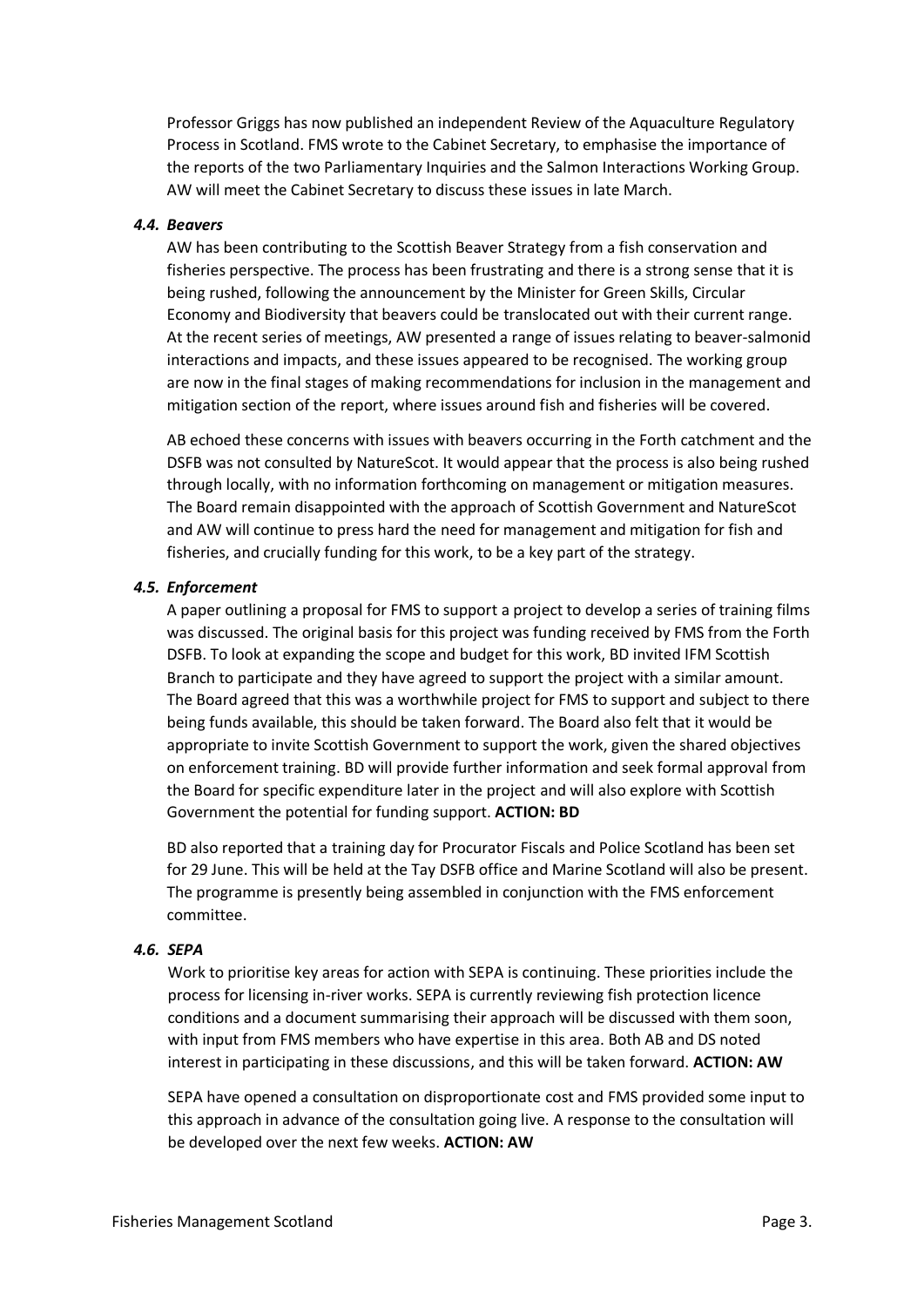Concerns about water scarcity continue to be raised with SEPA and a meeting is being organised to discuss this further with SEPA. SEPA are currently prioritising their resources on the hydropower review and removal of fish barriers – AW is finding out more about this process, with a view to FMS getting further engaged in both areas. It was noted that SEPA had been in touch with some stakeholders about the hydropower review, with some positive and encouraging initial discussions about improving flows and fish passage. However, there was less engagement in other areas. To help address such issues and achieve consistency, it was agreed that FMS should co-ordinate members discussion on the review through the newly formed Hydro Power Committee. **ACTION: AW**

#### *4.7. Projects and funding*

AW reported that funding to support the third year of the aquaculture interactions manager post will be received soon. Funding is also anticipated from Crown Estate Scotland and Marine Scotland to continue the support for members in monitoring sea lice on sea trout.

Marine Scotland Science have announced that, due to capacity issues, the National Electrofishing Programme for Scotland (NEPS) will not proceed this year. It was recognised that this is very disappointing, as it is an important project which supports FMS members and was clearly identified as a priority in the Wild Salmon Strategy. There was also concern about the stop-start nature of the project and how this decision will interrupt the continuity of critical data gathered through this project.

AW has been exploring with Marine Scotland the possibility of support for other priority work, and this includes the possibility of an expanded adult sampling project, development of on-line fisheries management plans and further development of the pressures tool. AW will provide an update as this progresses. **ACTION: AW**

The Board welcomed the proposal to look at other project support areas, such as the adult sampling project, however there remains concern about how low numbers of adult fish in some areas may make this project untenable for some.

#### **5. Communications**

#### *5.1. Annual conference – 31 March 2022*

BD advised that well over 100 delegates had registered from within our network and external organisations. The programme has been published on the website and the event will include a diverse range of contributors in all 3 sessions, including an international perspective. Session 3 will be the launch of the FMS film, *Our Wild Salmon*. Promotion of the event is still underway and further registrations are expected prior to close of registration.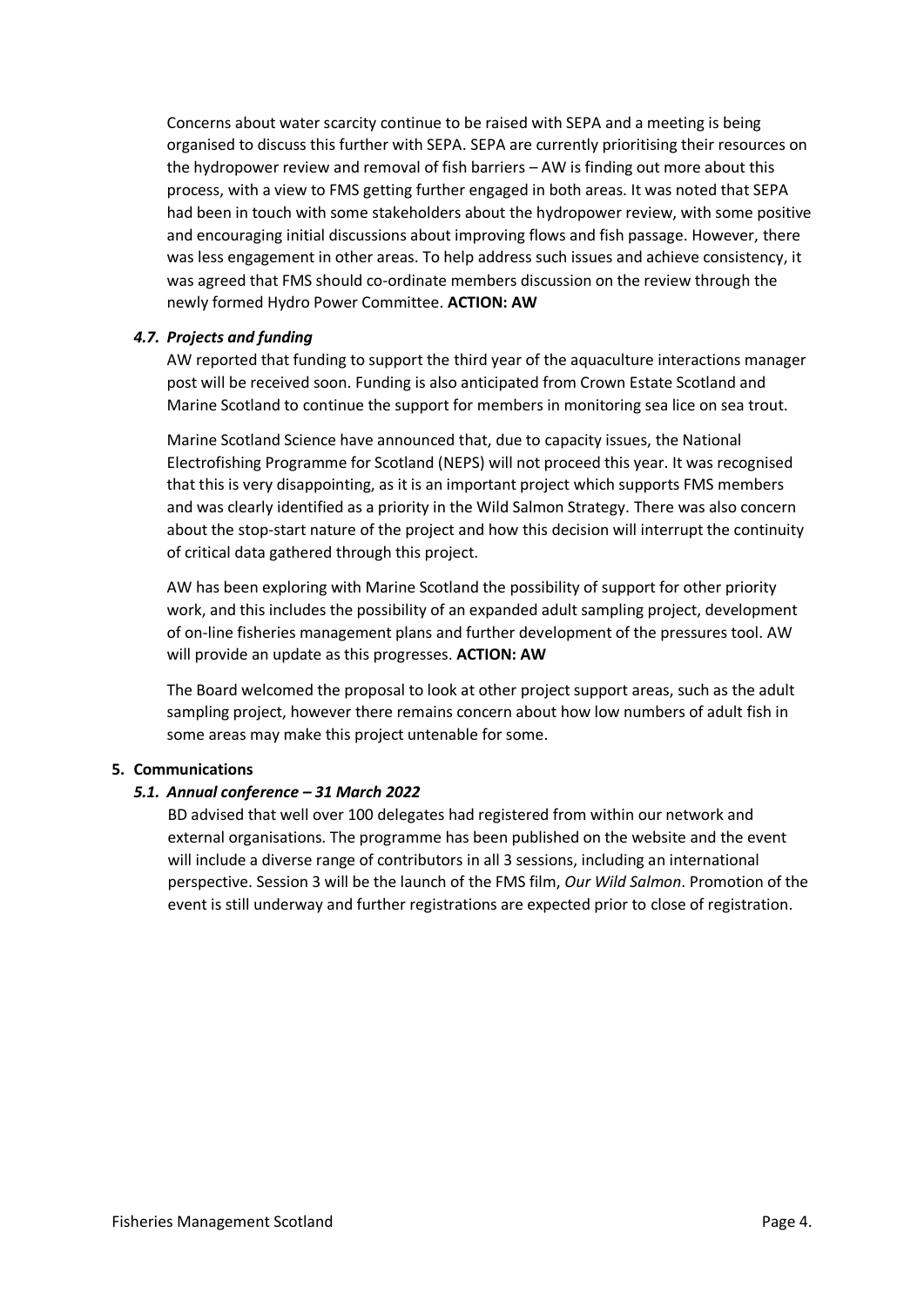#### *5.2. Annual Review*

BD reported that following a survey of members, the consensus was in favour of a digital copy rather than a printed version. However, following discussion, the Board recognised the strong demand in some areas for hard copies, particularly where there is an organised fishing infrastructure with ghillies, beat huts and easy means of disseminating the review. The overall approach of the review was discussed, and for the future it may be useful to reconsider how relevant the catch data is, particularly as it is now much closer to the publication of the official catch statistics than was previously the case. The Board agreed that it is an excellent resource and PL mooted the potential to bring content of future reviews into a film. It was agreed to undertake a limited print run for those that would like hard copies and also use a digital copy as in previous years for those that would prefer that approach. **ACTION: AW/BD**

## **6. Missing Salmon Alliance**

AW and PL provided an update on the alliance. The initiative is proving to be very positive close collaboration between all member organisations is highly beneficial. FMS is playing a strong part in the process - AW is the chair of the advocacy group, and this is enabling the development of clear and consistent policy positions across a number of key areas. BD represents FMS on the communications group, and both groups now have strategies to help deliver clear objectives.

PL outlined the recent Alliance fundraising event in London and the target for this year's funding. The FMS film was used to help support fundraising efforts and was received very positively. Work will be undertaken to further develop our funding story to encourage support. PL felt that the time is now right for the alliance to enter the wider biodiversity and climate space to advocate for salmon and FMS is very well placed to help deliver this as an alliance partner. The forthcoming *Salmon School at Balmoral* will help to continue the narrative and publicity and FMS will help promote this.

## **7. Staffing – SFCC recruitment update**

AW reported that the interview panel has now met to assess three candidates for the post of SFCC manager, and an offer of employment has been made to the successful candidate. Once accepted, the Board will be informed. The Board took the opportunity to recognise Sean Dugan's significant contribution to the SFCC and wished him well in his new position at Kyle Fisheries.

## **8. Scottish Angling National Development Structure (SANDS)**

AW reported that a question about progress with SANDS had been raised at the last meeting. A meeting was held between Countryside Learning Scotland, AW, AB, DS and LH to discuss progress and next steps. It was recognised that the pandemic has caused challenges to delivery of the project, but it was agreed to try and move it forward through reporting progress and set out future actions and objectives. It was also agreed that a priority should be to bring in more resources to support local delivery. **ACTION: AW**